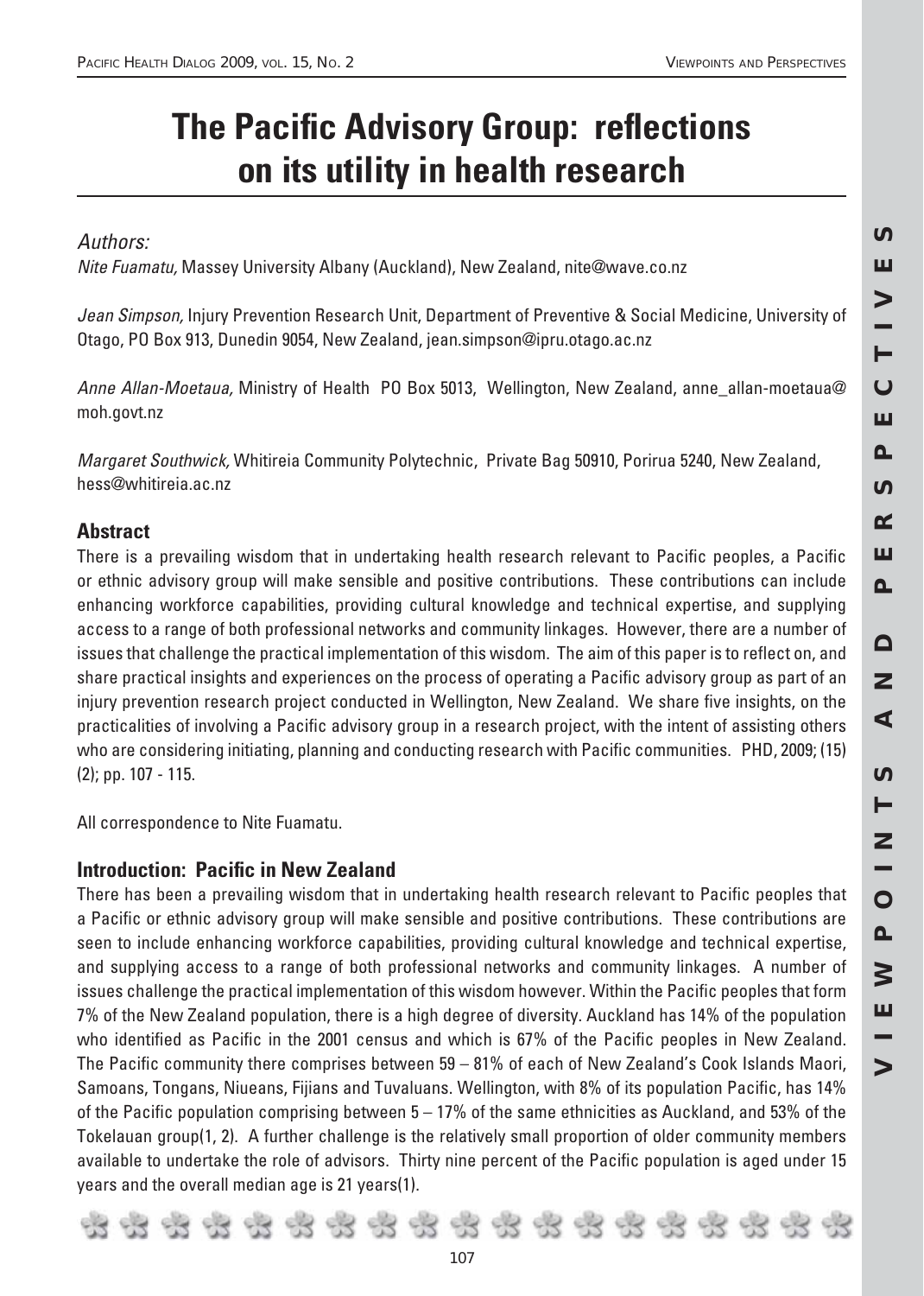Challenges do not mean that the wisdom is not of value or should be ignored and it is formally supported by the ethical principles of New Zealand-based Pacific health research. The Health Research Council (HRC) of New Zealand's policy states: "research that targets the Pacific population entails the participation of Pacific peoples at all levels of decision-making and implementation of the research project"(3). In practice, participation in research involves the participation of Pacific peoples on a number of levels, such as, investigators, advisors, students and interviewers(3)<sup>1</sup>. Establishing or consulting with an existent pan-Pacific or ethnic specific advisory group in health research or service delivery has become acceptable, and to some extent usual, practice in New Zealand(4-10).

The aim of this paper is to reflect on, and share practical insights and experiences on the process of operating a Pacific advisory group as part of an injury prevention research project examining child restraint use in private vehicles(11). During early advisory group meetings it was determined that a scientific paper be written on the process being used to share challenges and insights with others who are considering initiating, planning and conducting research with Pacific communities.

## **Background**

The Child Restraint Device (CRD) Study was conducted in Wellington in 2001 following a pilot undertaken in Dunedin(12). The aim was to identify the prevalence and nature of incorrect use of child restraints (car seats) and obtain detailed information on barriers to using restraints(11). Data were gathered from a short interview with the driver and. a close inspection of the child in the restraint in the vehicle. Focus groups interviews were conducted with groups of parents and caregivers to obtain in depth information on barriers to restraint use. These methods have been described elsewhere(12). The Wellington study was also to ascertain how to obtain useable information on restraint use within Maori and Pacific communities.

The research proposal that was funded by the HRC included, as part of its method, that Pacific and Maori advisory groups would be established prior to undertaking the study. There are a number of reasons for this. The topic of interest was a national issue, but was of particular interest to those working in Maori and Pacific child safety. To obtain reliable qualitative information regarding the barriers to using restraints in these communities, their involvement was needed prior to any research being undertaken. Advice was needed for the organisation of the cross-sectional survey to ensure that the content was acceptable and sufficient responses could be obtained to draw conclusions for these populations. The reason, therefore, why these advisory groups should be set up was clear, but how to set them up was not so obvious. This paper provides the context for decisions made regarding the study being undertaken in Wellington andthe establishment of the Pacific Advisory Group. It also describes and critically examines the formation and ongoing life of the CRD Pacific Advisory Group.

#### **Why Wellington?**

Because grant applications require approval for the scientific merit and the budget, some decisions regarding the CRD study were made prior to the formation of the advisory group. One major one was that the study would be conducted in Wellington although two thirds of the Pacific population in New Zealand lived in Auckland.

This study is, in terms of the HRC Pacific health research framework, Pacific Relevance research appropriately responsive and relevant to the Pacific community.

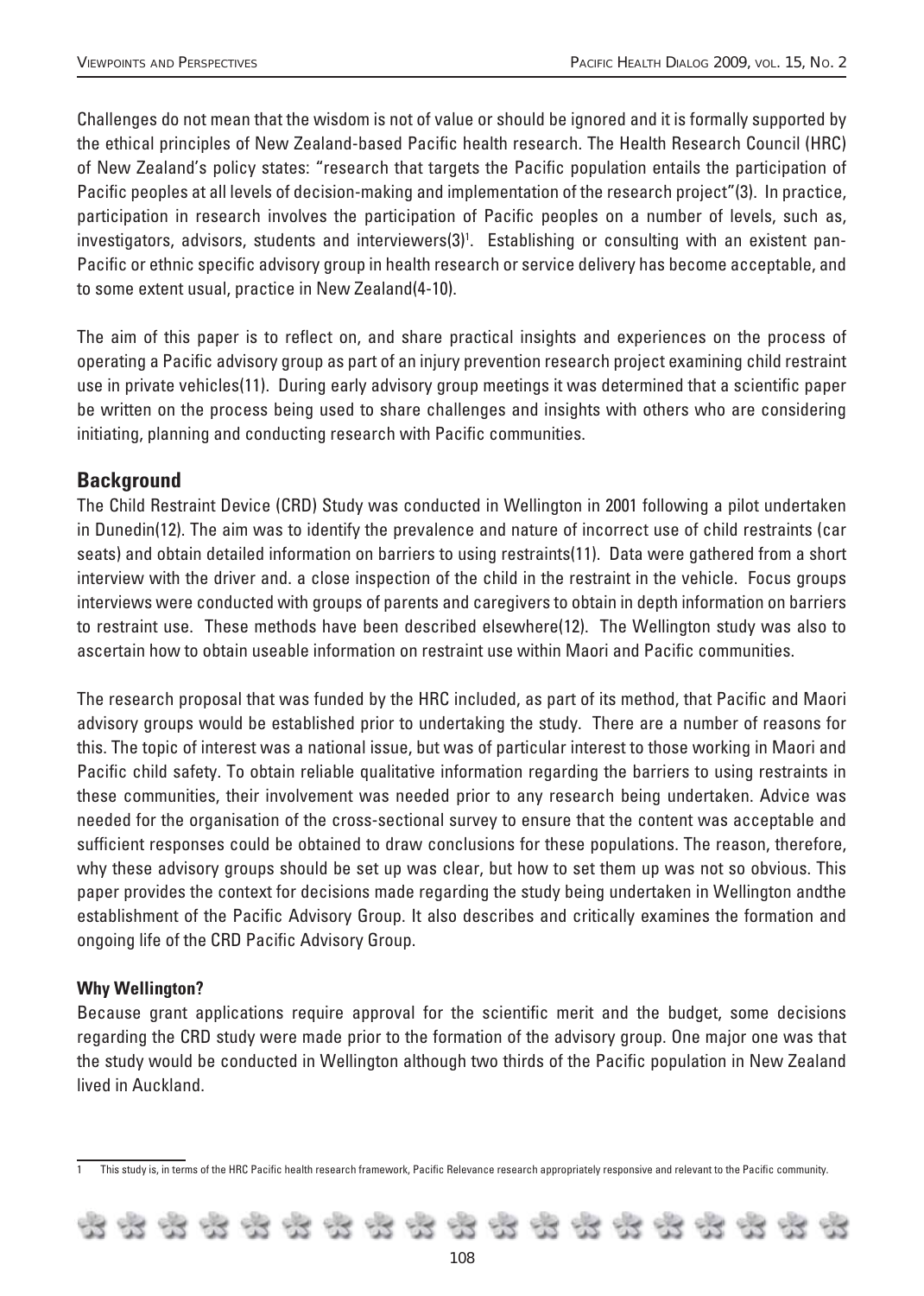One of the key reasons for the study being undertaken in Wellington was the Principal Investigator (PI) links with the area. The PI had previously lived in Wellington and worked in Porirua. She had family and community links through which to develop networks in relation to research. The importance of these links for developing lasting collaboration with local communities was affirmed when the PI contacted two Pacific women, Wellington locals, whom she had met previously through other research initiatives. These women affirmed the need to establish an advisory group to provide research assistance/input and cultural advice on working with Wellington Pacific communities. Both indicated their interest in being part of this group and proposed four as a realistic number of members on this advisory group. Two additional people were suggested whom the PI contacted. These were women with whom she either had informal links or prior knowledge of their area of expertise. Following discussion on the aims of the study and the role of the advisory group, these four women, formed the Pacific advisory group.

#### **Pacific Advisory Group**

The Pacific Health and Disability Action Plan 2002 is a strategic document aimed at improving health outcomes for Pacific peoples in New Zealand. This Plan was generated from extensive stakeholder and community consultations and builds on previous policy developments addressing the poor health of Pacific peoples. One of the six priorities: child and youth health, has as its goal "to improve and protect the health of Pacific children (0-14 years)"(13). Supporting intersectoral work on Pacific road safety programmes, such as, child car seats, for Pacific families(13) is one of the active ways identified towards improving and protecting the health of Pacific children 0-14 years. It is against this philosophical backdrop that the Pacific advisory group was formed. Approaching established groups, such as, church or community groups is another route to securing Pacific involvement and support. At the time, however, setting up a Pacific advisory group was viewed as a more efficacious means of providing research assistance/input and cultural advice for the study.

The members of the group knew each other from both past personal and professional dealings in the research arena, community initiatives, Pacific health projects and conferences. Each member knew, or knew of the PI and had knowledge of her experience in public health. The members of the advisory group were keenly supportive of the research and in particular, were willing to support the PI leading it. Although the primary investigator was Pakeha, it was her willingness to be a collaborator, and her experience as a community worker and researcher that fostered a strong trust element in the relationship dynamics with the advisory group. The composition of the Pacific advisory group were four Pacific women of Samoan, Tokelau and Cook Islands descent aged 32-52 years and employed in teaching, research, health promotion and managerial positions in Wellington. Each had roles of leadership within her own community. In some cases, this leadership included both ethnic and geographical communities. Each woman had established, over time, a strong pattern of forming community and interagency links, building relationships and strengthening collaborative relationships, and this experience and skill was evident in both their professional occupations, their voluntary community work and personal lives.

The advisory group was formally established over two years (2002-2004). From the early discussion held, four categories of input were sought from it: selection and recruitment of field workers and interviewers, data analysis, dissemination of findings, and cultural oversight to ensure safety for participants, field workers and interviewers. Following this discussion, a written agreement which included milestones of the work that needed to be done and by whom, schedule of meetings and budgetary items, was accepted

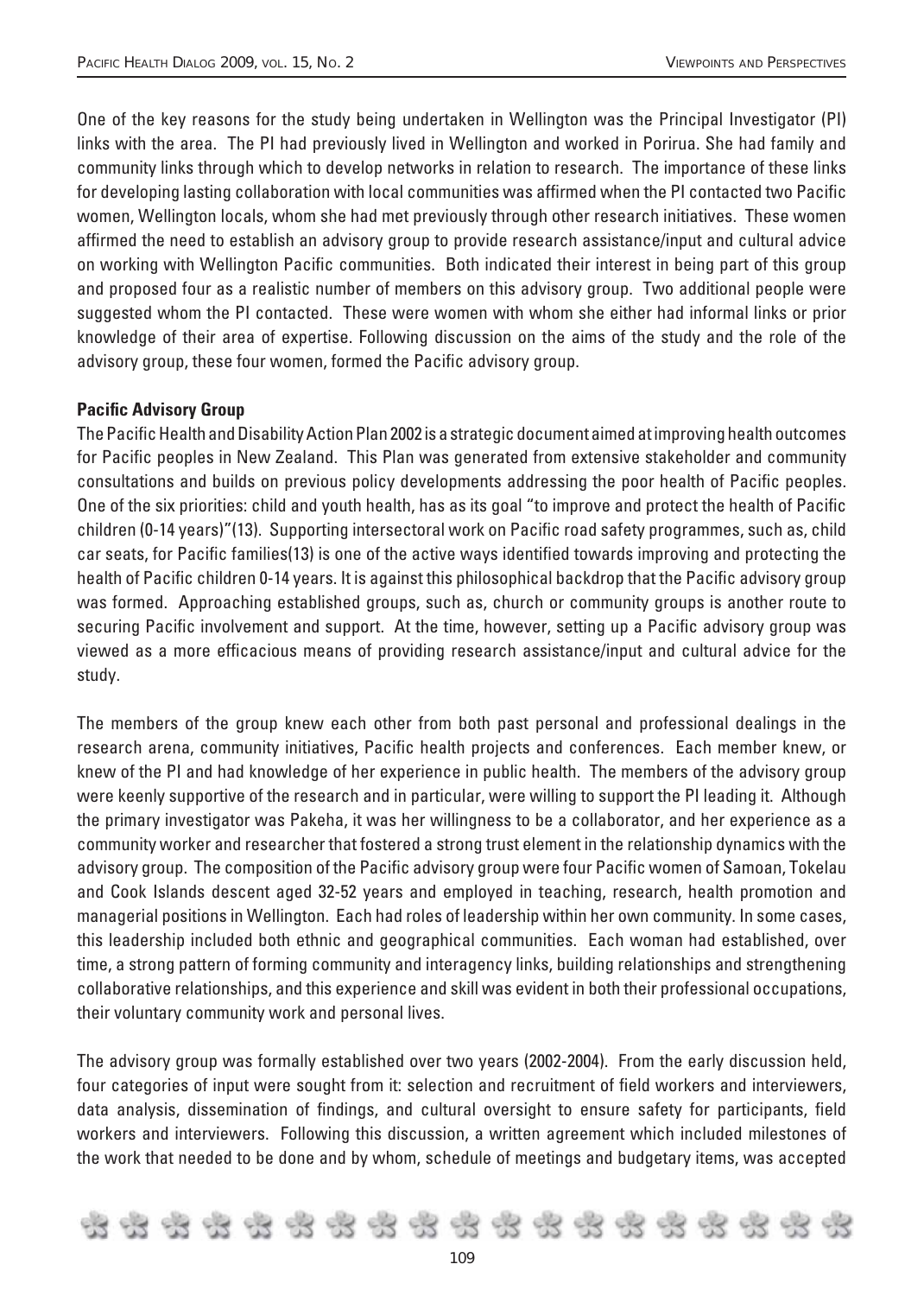by all. The advisory group and PI communicated through written correspondence, face-to-face meetings, teleconferences, emails and telephone/mobile. The face-to-face meetings were held in Wellington at venues convenient to the advisory group, for example, in their workplace. The advisors were financially recompensed through agreed systems for the tasks undertaken. A Maori advisory group was also formed but each advisory group opted to work separately with the PI.

# **The Research Process**

#### **The CRD Wellington Study**

Tasks undertaken by the advisory group came well before the survey of child restraint use or focus group interviews commenced. The draft interview schedules and checklists, piloted in a Dunedin community, were reviewed by the members for their critical appraisal. Modifications were made in response to identified problems. For example, a common question regarding the role of fate in determining safety behaviour was considered to contain nuances and uncertainties in how it might be understood that outweighed any value of including it. During the cross-sectional survey data were collected the same way from all participants, using the interview/inspection method at Wellington supermarkets carparks. Ethnic specific focus groups were run in the community, however, to obtain in-depth information on barriers to restraint use.

Finding suitable Pacific field staff was a major pre-survey task undertaken. A number of Pacific women were needed to carry out the interviews/inspections, undertake focus group facilitation and transcribe the audiotapes from the focus groups. The Pacific interviewers involved came from around the greater Wellington region and were recruited from a Whitireia Polytechnic research programme enabling interested students to gain actual research experience in the community. They joined field workers recruited through the Maori advisory group and from local contacts. Field staff worked in pairs (often, but not always, working as a Pacific/non Pacific interviewing team) approaching potential participants in the supermarket carparks after they had completed their shopping, and administering a short interview that included basic demographic information on the driver, children, and CRD use and its installation. It should be noted that while the selection of the local Pacific women as field workers was intended to encourage participation by Pacific drivers, they were expected to interview any potential participant regardless of ethnicity. The interview was accompanied by a close observation of the restraint fit in the vehicle and placement of the child in the restraint. Study information had to be given, consent obtained, and questionnaires and forms filled in. Focus group facilitators, interviewers and transcribers were primarily recruited through the advisory groups although some local contacts were used. Details of the training are given elsewhere(11).

The sampling frame was determined and included additional interviews from both Maori and Pacific peoples to allow for statistically significant results for each of these populations. To achieve this weighting, the advisory group identified supermarkets likely to have a high concentration of Pacific clientele. Data collection was undertaken over a four week period in spring 2002. Focus group interviews to collect detailed information on barriers to CRD usage were conducted in a number of first (Pacific) languages. The advisory group recruited participants for the focus groups, identified facilitators or undertook this role themselves, providing verbal translations of participant's information sheets for each Pacific language used. Transcription of the focus group interviews was undertaken in the language in which each was conducted being transcribed either by the facilitator or by another person for whom it was their first language. Deductive analysis used a coding framework to identify previously noted themes, and inductive analysis ensured that

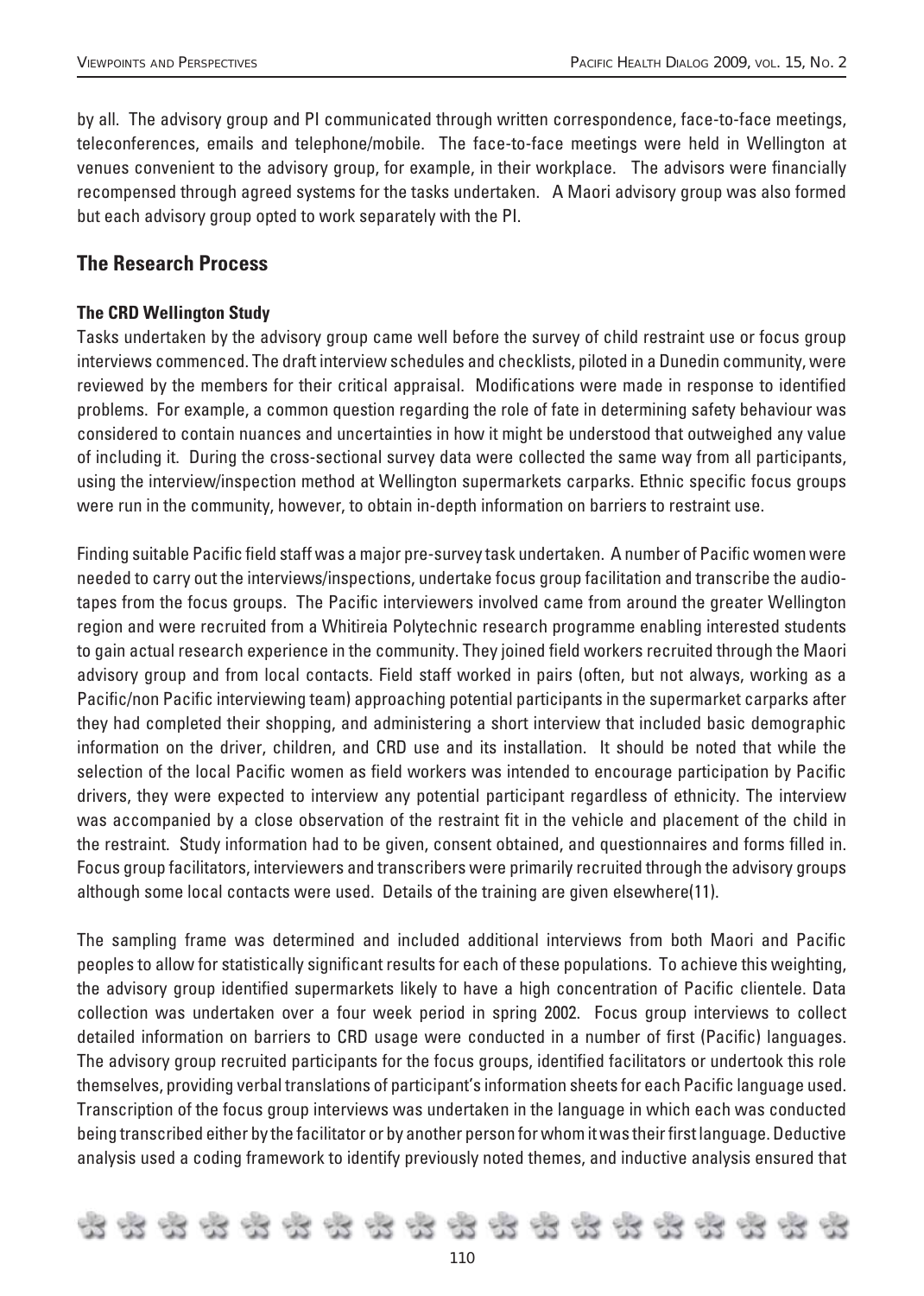new themes could be added. Coding was undertaken from the transcript (in the language of the interview) directly into English. This allowed analysis to be closely associated with the original (Pacific) language in preference to translating the transcript into English and then undertaking the coding and analysis in the second language. Advisory group members and selected people from the community proficient in the first (Pacific) and English languages undertook the coding.

# **Refl ections**

Our experiences of initiating an advisory group and working as an advisory group have been positive. A number of good achievements were made. A relationship of trust, open communication and mutual respect was established early. It became important to institute a common understanding of the study aims and its limitations, and to discuss a number of significant concerns relating to mainstream institutions and funding agencies paying lip service to working with Pacific communities, operating with hidden agendas, engaging in gatekeeping, exploiting Pacific for academic purposes, such as, career advancement and playing power politics. These concerns were discussed at length and addressed accordingly. Our first insight: make every endeavour to include Pacific researchers and community leaders as early as possible.

Recruiting and training of Pacific field staff, co-ordinating focus groups to suit availability of participants, coding, commenting on preliminary reports and transcribing of focus groups were completed. It did take longer than anticipated though. However, the Pacific staff (all women) recruited as interviewers, for the interview/inspection at the supermarkets, were very competent. A good support network was instigated. Finding facilitators for the focus groups proved to be a challenging task. Similarly, recruiting participants to take part in these focus groups was challenging. Focus group interviews were conducted, but there were some problems in achieving these in a timely fashion. Three main reasons were the limited number of skilled facilitators available, the competing demands on the field staff because they were also in full time employment, and the pressures of family and community commitments to attend important events such as deaths. There were also difficulties in getting people together when other events coincided with scheduled focus groups. Again communication and taking time was essential for working through these difficulties. Recognition and acceptance of the personal demands on individuals helped manage delays. Our second insight: don't exclude Pacific people from research simply because it is too difficult, time-consuming or on the presumption that the issues is unimportant to them because they do not respond immediately. The workforce capacity is not large enough and may need time as well as an investment of resources to build and strengthen it.

The transcribing and analysis of focus group data using the first language was primarily motivated by the experiences of Pacific researchers who had conducted studies with their respective communities using two or more languages(4, 14). From a research perspective the process ensured that results could be verified, and that although none was conversant with all of these languages, the themes identified were able to be reflected in any report. The idea was for the facilitator to transcribe the focus group and this proved to be difficult with competing demands and pressures on the facilitator as outlined above. Even when others were found to do the task, that process was not easy to accomplish. It took time. The development of a coding framework was logical in theory. In practice it was a complex undertaking partly because the interviews were very long and detailed. To reflect an understanding of what had been discussed took considerable time. The second step of having those analyses checked by an independent person also required people confident in reading both their first language and English. Our third insight: build in a realistic timeframe

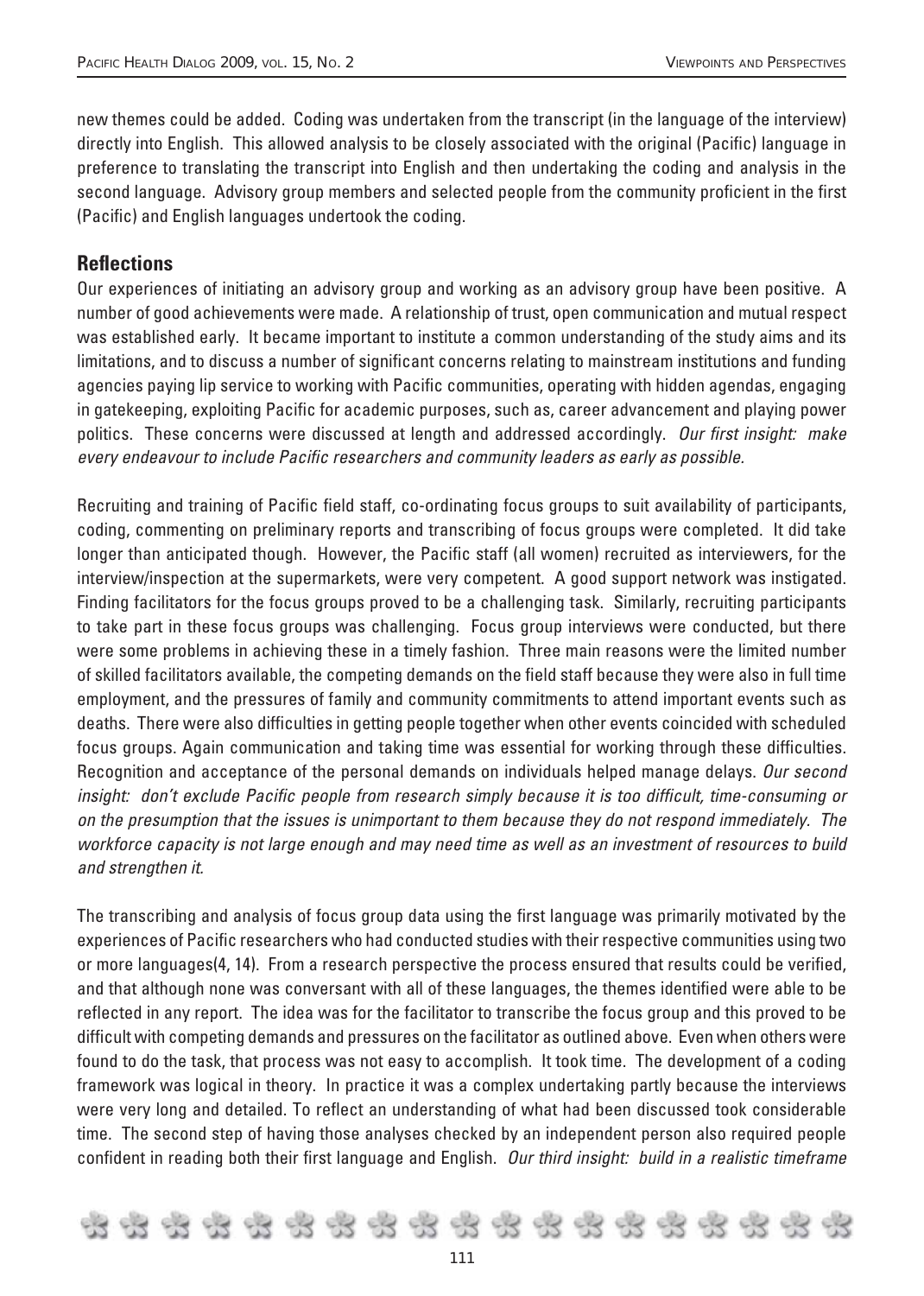for the study. The timeframe in mainstream bears little resemblance to a realistic timeframe for Pacific communities.

Disseminating the results to participants, field staff and wider community was considered important. Organising a fono to disseminate the results was, however, problematic. People had difficulty, despite their best intentions of finding a time to meet or even being able to attend when that time had been agreed. One conclusion has to be that this was because it was women old enough to have a wealth of life experience who were involved. In turn these are the women who carry heavy responsibilities in their community and of whom there are high expectations imposed by family and community. In the case of the interviewers, it may also have been that a celebratory dinner, held shortly after the survey had been completed, had inadvertently provided a sense of closure. Even though the fono was selected as the best way of disseminating information, there may be alternative ways of scheduling the fono. Our fourth insight: be prepared to be frustrated. While holding a fono is the best way to disseminate the information, with all the best intentions, it might not happen as you planned.

The sample did not reach the target of 200 Pacific respondents. One of the key reasons was that although it was considered that most supermarkets in the Wellington area were used by Pacific peoples, a large proportion of the Pacific population in Wellington is concentrated in one region. The use of the original randomised sampling frame made it difficult to recruit the number of Pacific people sought. This process was subsequently amended in consultation with the statistician, resulting in an increasing number of Pacific respondents. The low rate of refusals would indicate that the choice of interviewers was likely to have facilitated participation. There was a low proportion of refusals. Our fifth insight: it pays to constantly monitor progress and modify where you can to achieve the optimal outcome. Keep talking.

## **Discussion**

#### **Participation**

Participatory research has become a tradition in social science(15) and this model is essential in research undertaken with Pacific peoples(16). It involves negotiation of the research process, active engagement with participants and an emancipatory focus in its research goals(17). The collaborative mode of participation in this study can be defined as "researchers and local people work together on projects designed, initiated and managed by the researchers"(18). Forming a collaborative research partnership between IPRU and the Pacific community was identified and discussed early. The advisory group's inception was a visible indicator of Pacific community support for this study. Such a group can generate more community awareness of the public health issue, to invite participation in the study and to address any concerns the community might have towards research. The composition of this advisory group represents Pacific health research expertise, knowledge of and practitioners in public health initiatives and health promotion, proactive leadership in improving health outcomes for Pacific peoples, and strategic management of Pacific projects. There are possible configurations to the composition of an advisory group and this is contingent on the contribution prospective members can make to the study, and the PI's access to Pacific networks.

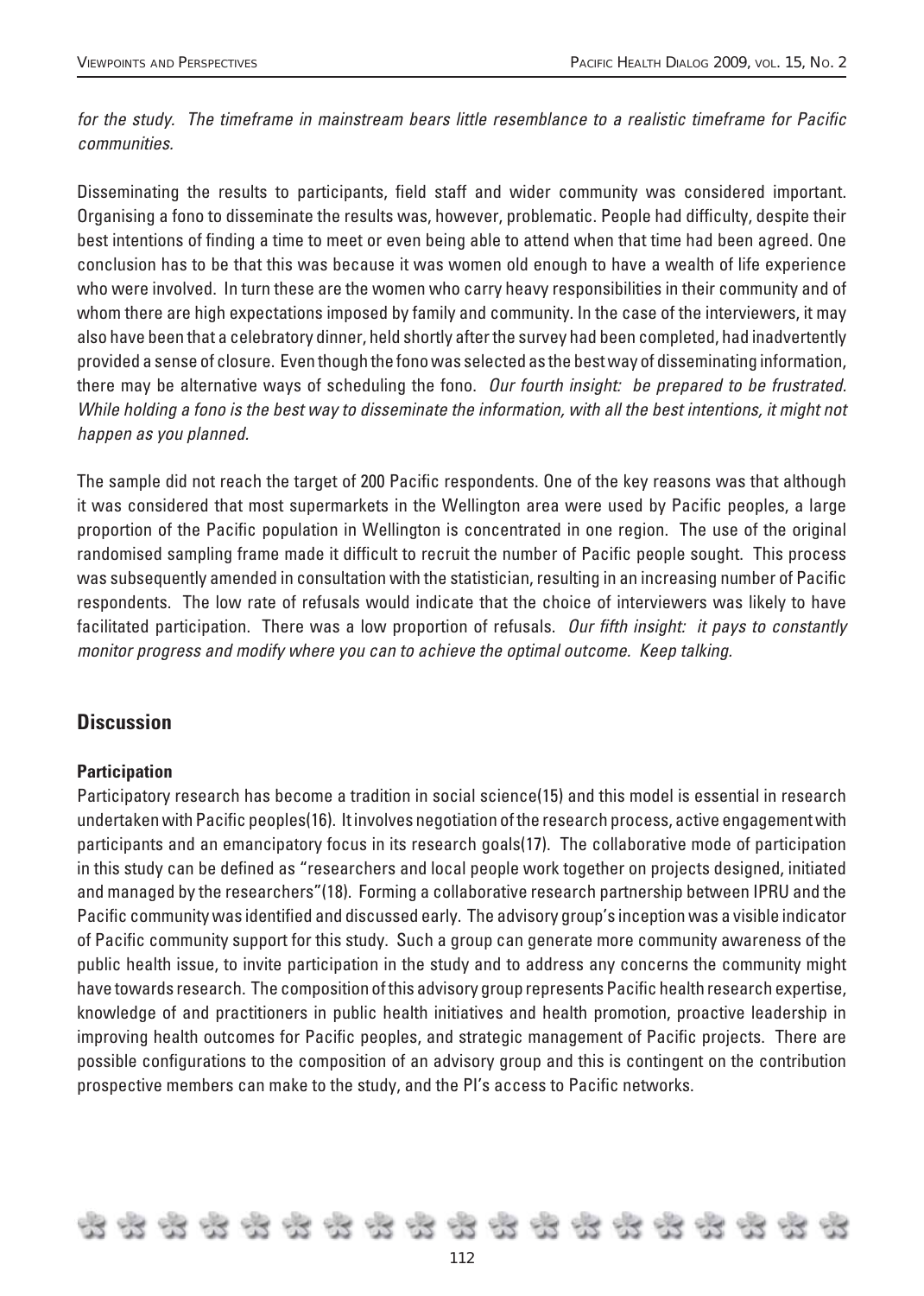#### **Relationships and Commitment**

Larner & Mayow (2003) identified relationship building as being integral to the collaborative research process, and Oneha & Beckham (2004) asserted the importance of researchers investing time and energy in establishing and maintaining relationships with communities. Although the advisory group and PI knew each other, this was the beginning of something new and it required time and energy by all to build a workable and positive relationship with one another. Prior knowledge and respect for each other's community experience and research backgrounds largely helped to steer the formative relationship into smooth waters. A relevant question raised is would the study have been different if undertaken in Auckland? Probably not. The PI's personal links might have taken more time to cement, and the pressure of other responsibilities that experienced Pacific women in particular carry would be unlikely to be less.

Genuine commitment to the study coupled with securing the basic necessities of life can often create delays in research as Pacific communities prioritise and reprioritise their time(18). There are also many demands made for Pacific participation in complex and time consuming policy, research and community matters. These demands come from Pacific peoples themselves who wish to be involved in decisions on issues that will affect them. It also comes from outside, sometimes that may be driven purely by policy determined by, for example, HRC and government agencies. Larner & Mayow (2003) iterated that patience, goodwill and the allowance of time are needed to create and sustain the collaborative research framework. The lack of Pacific attendance (including field staff) at the dissemination of the findings, despite interest in coming along to it, is perhaps attributed to negotiating the prioritising of time.

#### **Community Investment in Research**

In this research project, a number of the parameters were set prior to the establishment of the advisory group, based on a previous pilot study. Although there was room for negotiation and the setting of agreed milestones was a valuable starting point, it was clear that over time, these needed to be renegotiated. It was important that they did not become set in stone when wisdom suggested that change was needed. When applying for a research grant, however, the application has to describe methods in detail and explain how expected outcomes will be measured and indicate the time frame. Protocols and procedures requiring ethical approval will need to be arranged months prior to the data gathering. Ideally, the advisory group process occurs prior to both the grant and ethics applications. In reality, prior funding is not available to support the consultation process. If the research is not funded, there may be no money to recompense the advisory group. While researchers run that risk knowingly, many of those involved in the Pacific advisory process are not researchers and are in no position to commit considerable time and effort when there is no guarantee that a project, if developed, will go ahead. This is a problem for a participatory process where the investment made by the Pacific community can be high risk for the busy people involved. Similarly, fostering a collaborative research framework raises the question about the suitability of current funding regimes to support the consultation process i.e. advisory group input into research protocols and procedures.

#### **Fostering a Pacific Workforce**

The study provided opportunities to build Pacific workforce capacity. Having an advisory group that was well positioned and sufficiently informed to propose effective avenues towards developing and strengthening the Pacific workforce capability and capacity was critical. Some of the advisory group members had access to the Pacific community health workforce and Pacific tertiary students interested in gaining actual

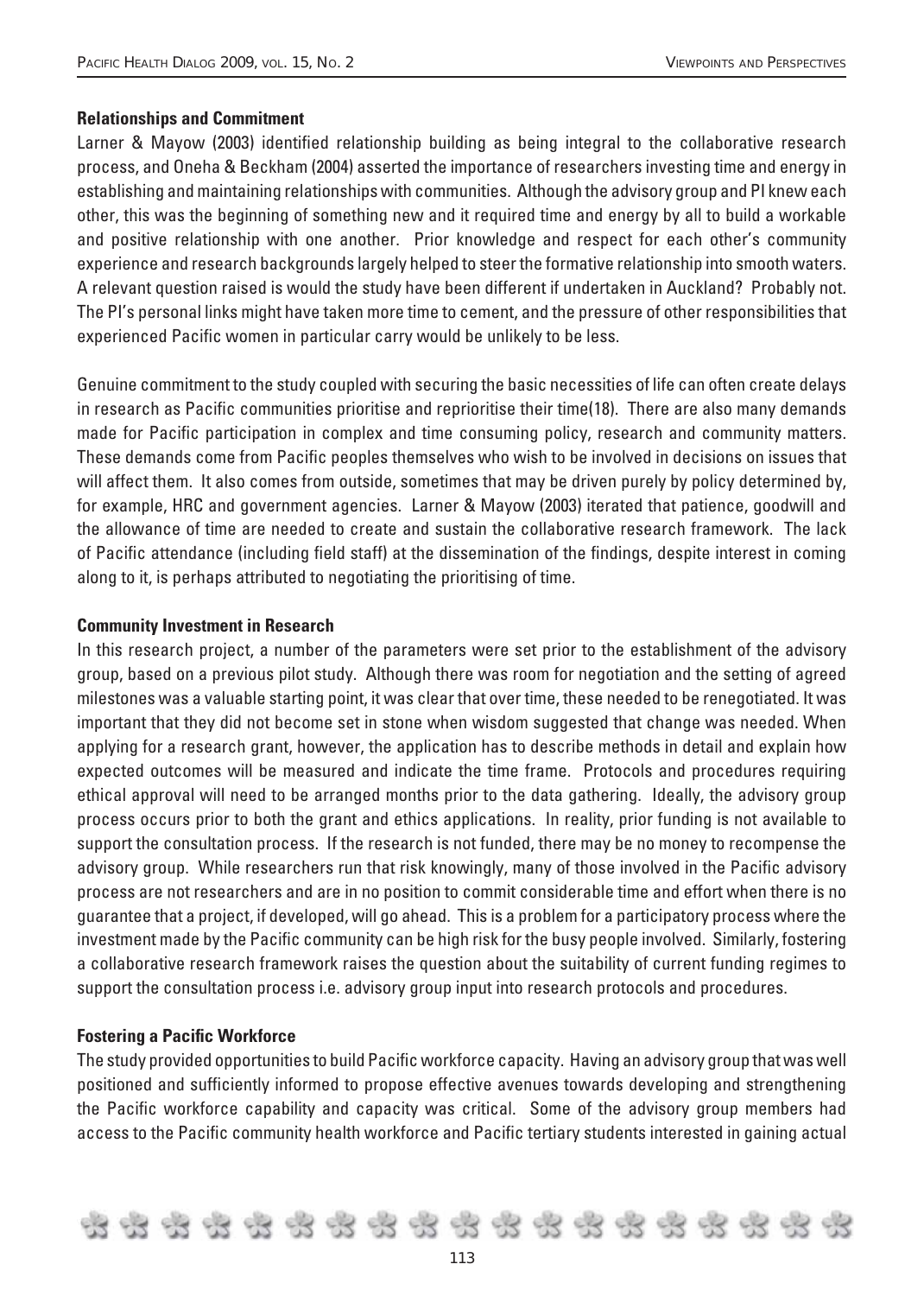research experience and extending their professional skills. Opportunities to train new Pacific interviewers and transcribers were made available from this CRD study. The eagerness with which the Pacific women sought a reference following their employment indicated the importance of this formal research experience. Two members of the advisory group signalled interest in acquiring research skills and they participated in the training. They subsequently facilitated focus groups and coded transcripts. This study contributed towards achieving the Pacific Health and Disability Workforce Plan objective (1.6) develop Pacific health and disability policy and research expertise(19) and the Pacific health research workforce capacity and capability through the delivery of training and employment opportunities(3).

#### **Youthful Population**

A recurring issue was not a lack of skilled people but lack of those people with time to commit to a research project. The introduction identified the demographics of the Pacific population which is predominantly young (as noted earlier, median age 21 years). While working with young people is essential on many issues, the value of advice from those with life experience and relevant learnt skills cannot be underestimated when advice is sought on research projects. The pool of adults available to give the time required for research projects is not large, and there are competing demands for their time with not just research but many other projects operating in the community all seeking advice from Pacific leaders.

### **Conclusions**

The five insights on the practicalities of involving a Pacific advisory group in a research project is shared with the intent of assisting others who are considering initiating, planning and conducting research with Pacific communities. There are challenges, such as, competing demands, constructing realistic timeframes, workforce development, building flexibility and pragmatism into the research project and funding regime, and understanding the youthful proportion dynamic. For a future project would we do it differently? In short, not very differently but celebrating the relationships built, allowing more time and flexibility, and assessing systems to increase this flexibility would certainly be implemented. It is important to remember that despite these challenges, the Pasifika spirit is very generous and willing.

#### **Acknowledgements**

We would like to thank Olivia Tusa, Bianca Turnbull, Kevin Dew, Tai Ventura and the Wellington Pacific community for their support, advice and commitment. Funding for the CRD Study was provided by the Health Research Council of New Zealand.

#### **References**

- 1. Ministry of Health, Ministry of Pacific Island Affairs. Tupu Ola Moui: Ministry of Health: Wellington; 2004.
- 2. Statistics New Zealand. New Zealand Disability Survey Snapshot 3 Pacific peoples. Statistics New Zealand: Wellington; 2002.
- 3. Health Research Council. Guidelines on Pacific health research. Auckland: Health Research Council: Auckland; 2004.
- 4. Anae M, Fuamatu N, Lima I, Mariner K, Park J, Suaalii-Suani T. The roles and responsibilities of some Samoan men to reproduction. Auckland: Pacific Health Research Centre; 2000.
- 5. Faleafa M. A Pacific perspective on child and adolescent mental health services workforce development needs: report from the first national fono. Auckland: Werry Centre for Child and Adolescent Mental Health, University of Auckland; 2004 January 2004.

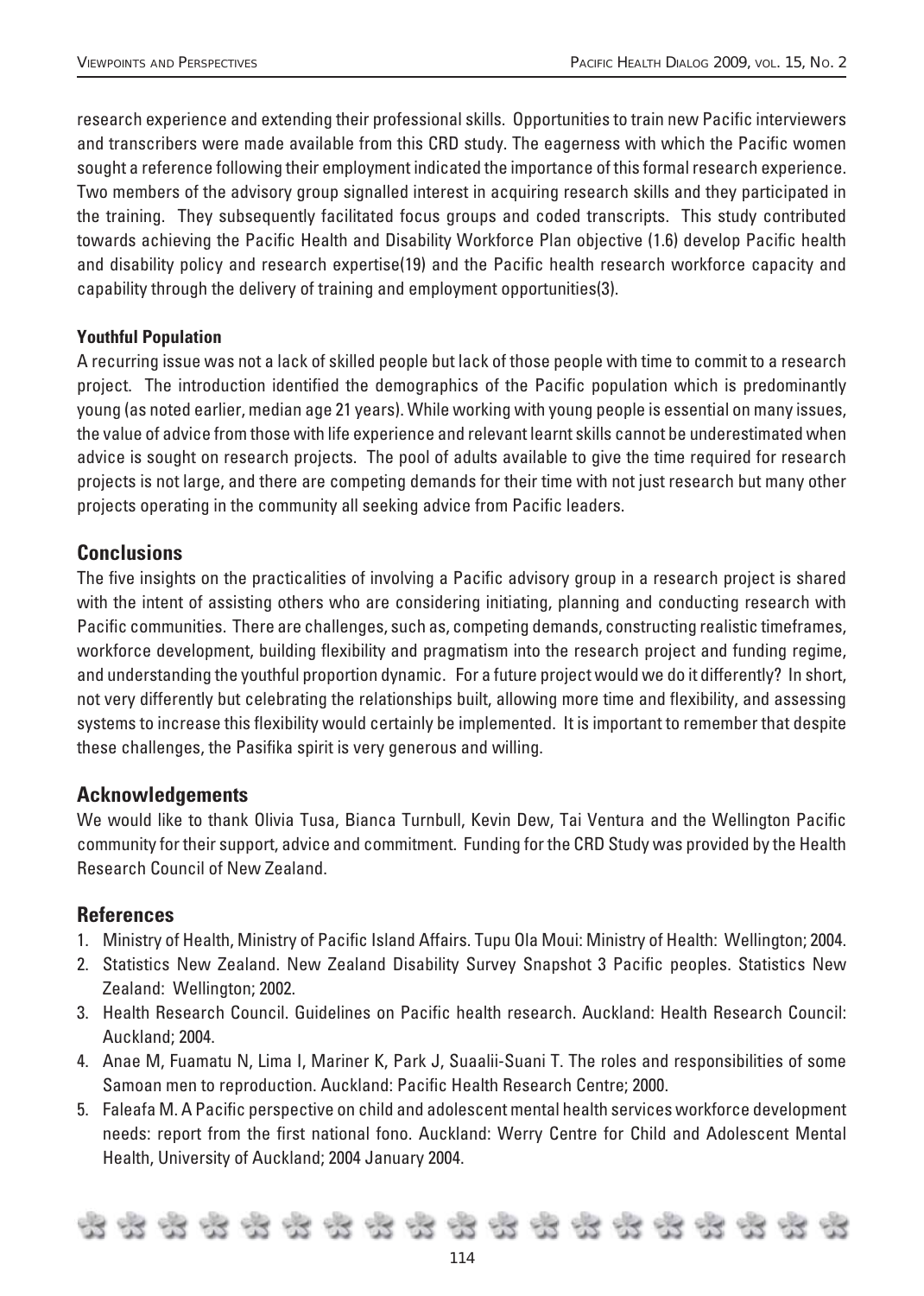- 6. Grant AM, Ferguson E, Toafa V, Henry TE, Guthrie B. Dietary factors are not associated with high levels of obesity in New Zealand Pacific preschool children. Journal of Nutrition. 2004 October(134):2561-5.
- 7. Paterson J, Carter S, Williams M, Tukuitonga C. Health problems among six-week old Pacific infants living in New Zealand. Med Sci Monit. 2006;12(2):CR51-CR4.
- 8. Perese L, Faleafa M. The impact of gambling on some Samoan peoples lives in Auckland. Auckland: Compulsive Gambling Society of New ZEaland; 2000 July.
- 9. Schluter PJ, Paterson J, Percival T. Non-fatal injuries among Pacific infants in Auckland: data from the Pacific Islands first two years of life study. Journal of Paedriatics and Child Health. 2006 March;42(3):123-8.
- 10. Tiatia J. "SPACIFICALLY SPEAKING:" towards a Samoan methodology in the explorationof Samoan youth suicide attempters. Association of Pacific Rim Universities Doctoral Student Conference. Auckland; 2001.
- 11. Simpson J, Turnbull B, Stephenson S, Davie G. Correct and incorrect use of child restraints: results from an urban survey in New Zealand. International Journal of Injury Control and Safety Promotion. 2006;13(4):260-3.
- 12. Simpson J, Wren J, Chalmers D, Stephenson S. Examining child restraint use and barriers to their use: lessons from a pilot study. Injury Prevention. 2003;9:326-31.
- 13. Ministry of Health. The Pacific health and disability action plan. Ministry of Health: Wellington; 2002.
- 14. Tamasese K, Waldegrave C, Peteru C. Ole Taeao Afua The New Morning: a qualitative investigation into Samoan perspectives on mental health and culturally appropriate Services. Wellington: The Family Centre and New Zealand Health Research Council; 1997.
- 15. Marcus G. Ethnography in/of the world system: the emergence of multi-sited ethnography. Annual Review of Anthropology. 1995(24):95-117.
- 16. Palafox N, Buenconsejo-Lum L, Riklon S, Waitzfelder B. Improving health outcomes in diverse populations: competency in cross-cultural research with indigenous Pacific Islander populations. Ethnicity and Health. 2002;7(4):279-85.
- 17. Larner W, Mayow T. Strengthening communities through local partnerships: building a collaborative research project Social Policy Journal of New Zealand. 2003 June(20):119-33.
- 18. Cornwall A, Jewkes R. What is participatory research? Social Science & Medicine. 1995;41(12):1667-76.
- 19. Ministry of Health. Pacific health and disability workforce development plan. Ministry of Health: Wellington; 2004.

# "They can not take away our self respect if we do not give it to them."

Mahatma Gandhi